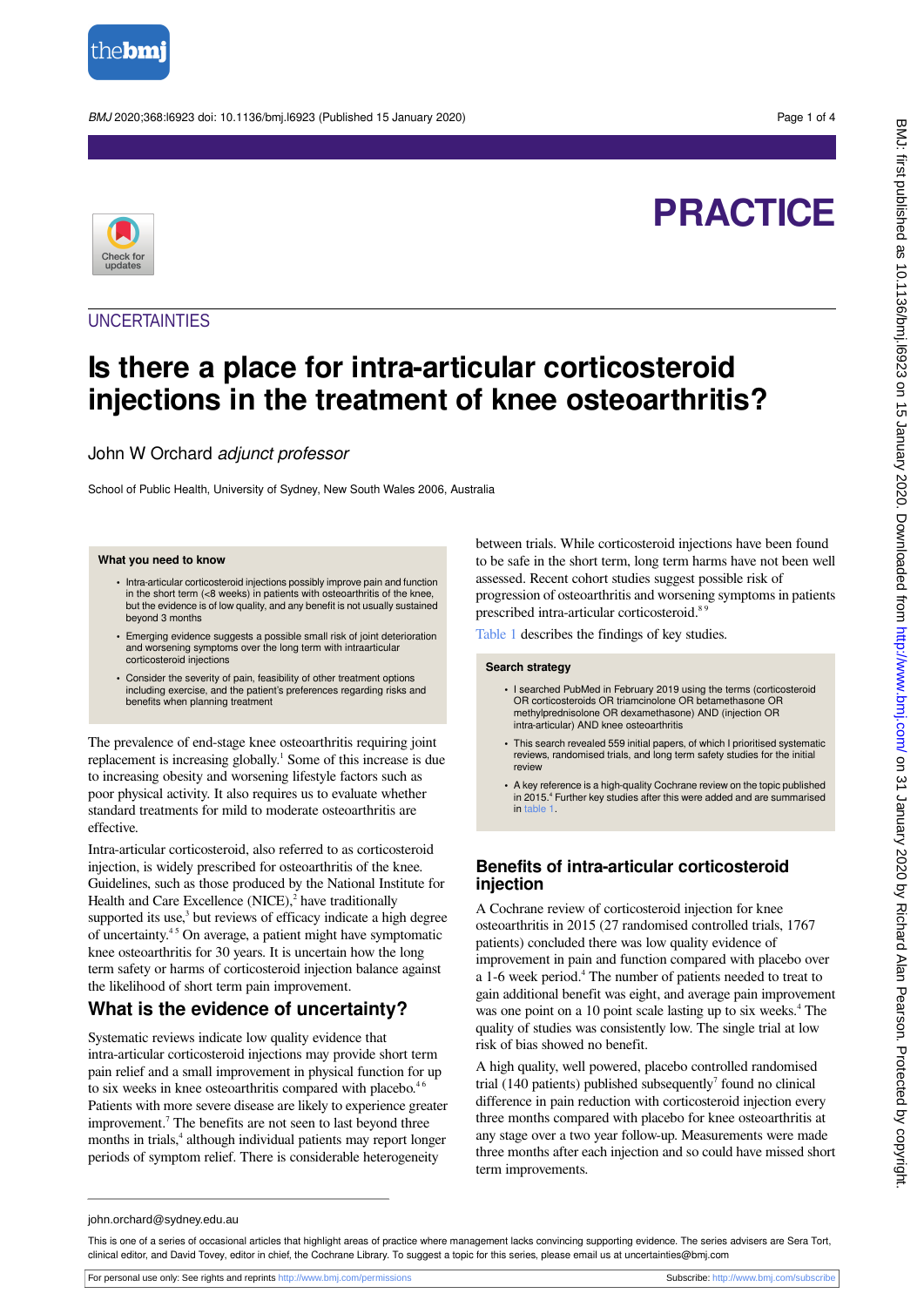A recent systematic review and meta-analysis reported uncertain effect sizes beyond one year for pain improvement for all pharmacological treatments for knee osteoarthritis compared with placebo. Limited evidence from four trials suggests that intermittent corticosteroid injection was not associated with pain improvement in the long term.<sup>5</sup>

Patients with severe pain may experience greater improvement in short term pain (for up to four weeks) with corticosteroid injection compared with placebo, as shown by a meta-analysis of individual patient data (7 randomised controlled trials, 620 patients).<sup>6</sup> However, this meta-analysis combined data for patients with knee osteoarthritis and hip osteoarthritis.

### **Risks of intra-articular corticosteroid injection**

The Cochrane review did not find any evidence of harm from corticosteroid injection in the short term (<6 months). Long term harms were not assessed.

The McAlindon trial mentioned above reported a small (−0.1 mm) but statistically significant deterioration in knee cartilage depth in the corticosteroid injection group on imaging.<sup>7</sup> Cartilage depth and quality is a radiological indicator of worsening disease in osteoarthritis, although its association with clinical progression is not established. An earlier study<sup>10</sup> did not find similar disease progression in terms of joint space reduction on x ray after two years with similar corticosteroid injection regimen. This study was smaller in size (68 patients) and used a less sensitive form of imaging.

Recent cohort studies indicate worsening of pain, stiffness, and function with intra-articular corticosteroid at two year follow-up<sup>8</sup> as well as joint deterioration and progression to total knee replacement.<sup>9</sup> Repeated intra-articular injections of corticosteroids exhibited greater risk of disease progression, but this does not rule out joint deterioration with a single injection.<sup>9</sup> A retrospective study using a national insurance database in the United States highlights possible increased risk of infection after knee surgery in patients who had received a corticosteroid injection in the same knee within three months before surgery.<sup>11 12</sup> A recent case series reported adverse joint events on imaging in 8% (36/459) of patients with hip and knee osteoarthritis who had received at least one intra-articular corticosteroid injection in the preceding year.<sup>13</sup> This study has several limitations but warrants further investigation into risks of disease worsening.

## **Is existing research likely to resolve this uncertainty?**

For long established treatments that are part of the "standard of care," there is disagreement as to how much evidence is required to support their continued use. It is not clear if the burden of proof is to show net benefit (in order to retain) or to show net harm (in order to discard). Expert guidelines often tend to favour a "retain" stance but pure evidence-based medicine tends to favour a "reject where net benefit not clear" stance.

I have not searched trial registries for ongoing studies on this topic. In my opinion, further research must include high quality randomised controlled trials and observational studies with longer term follow-up (2, 5, or 10 years) to better delineate the likelihood of short term improvement (up to six weeks) and medium and long term risks (two years onwards).

## **What should we do in light of this uncertainty?**

Intra-articular corticosteroid injection possibly offers a small and transient improvement in symptoms of knee osteoarthritis, which must be offset against some risk of disease worsening in the long term.

Most of the uncertainty relates to the ability of the clinician and patient to weigh up the risks and benefits and to consider whether the short term or long term outcome is more important for a particular patient. There is possibly a place for corticosteroid injections in frail elderly patients, for example, who have severe pain from knee osteoarthritis but are unsuitable for joint replacement. However, for younger and middle aged patients with an expectation of minimising disease progression, longer term risk-benefit profile is generally more important, although short term improvement may occasionally be important in younger patients, such as before an overseas holiday.

## **Other treatments for knee osteoarthritis**

The evidence for the benefit of exercise and weight loss in osteoarthritis continues to accrue.2 14 15 Moderate load exercise programmes are the mainstay of management of mild to moderate knee osteoarthritis. Encourage graduated increase of moderate, low impact exercise and advise the patient to refrain from high doses of high impact exercise, which can worsen symptoms. Offer referral to physiotherapy for designing a structured exercise programme. Knee replacement may be required in severe and end stage osteoarthritis in suitable patients.<sup>16</sup> Concerns of harms associated with opioids and the lack of efficacy of knee arthroscopy<sup>17</sup> make these poor options.

#### **What patients need to know**

- **•** Osteoarthritis is a lifelong condition, although symptoms of pain and stiffness can fluctuate over time
- **•** Moderate exercise is the mainstay of treatment for mild to moderate osteoarthritis of the knee
- **•** Cortisone injections may give a small degree of symptom relief in the short term (about 6 weeks), but symptoms are likely to return and studies have not shown benefits beyond the short term
- **•** There is emerging evidence from individual studies of possible cartilage deterioration and worsening of symptoms with repeated injections over two years
- **•** Ask your doctor about the treatment options to develop a shared management plan considering the severity of your symptoms and your preferences

#### **Education into practice**

- **•** Think of a patient you have seen with knee osteoarthritis. Based on reading this article, how would you discuss the risks and benefits of intra-articular corticosteroid injections with your patient?
- **•** Have patients with osteoarthritis at your practice been given detailed information about exercise planning under instruction of a health professional?
- **•** For patients at your practice who were advised cortisone injection for knee osteoarthritis, is there a documented discussion of the risks and benefits before treatment?

#### **How patients were involved in the creation of this article**

A patient reviewer kindly reviewed this article for The BMJ. She asked to clarify the risk of disease progression with injection as most patients are not aware of it. She also suggested considering the treatment advice for different age groups. I have accordingly elaborated on these in the article. I also agree with her suggestion for more research in this area so patients may be informed and opt for another treatment such as exercise over corticosteroid injections. I am grateful for her input.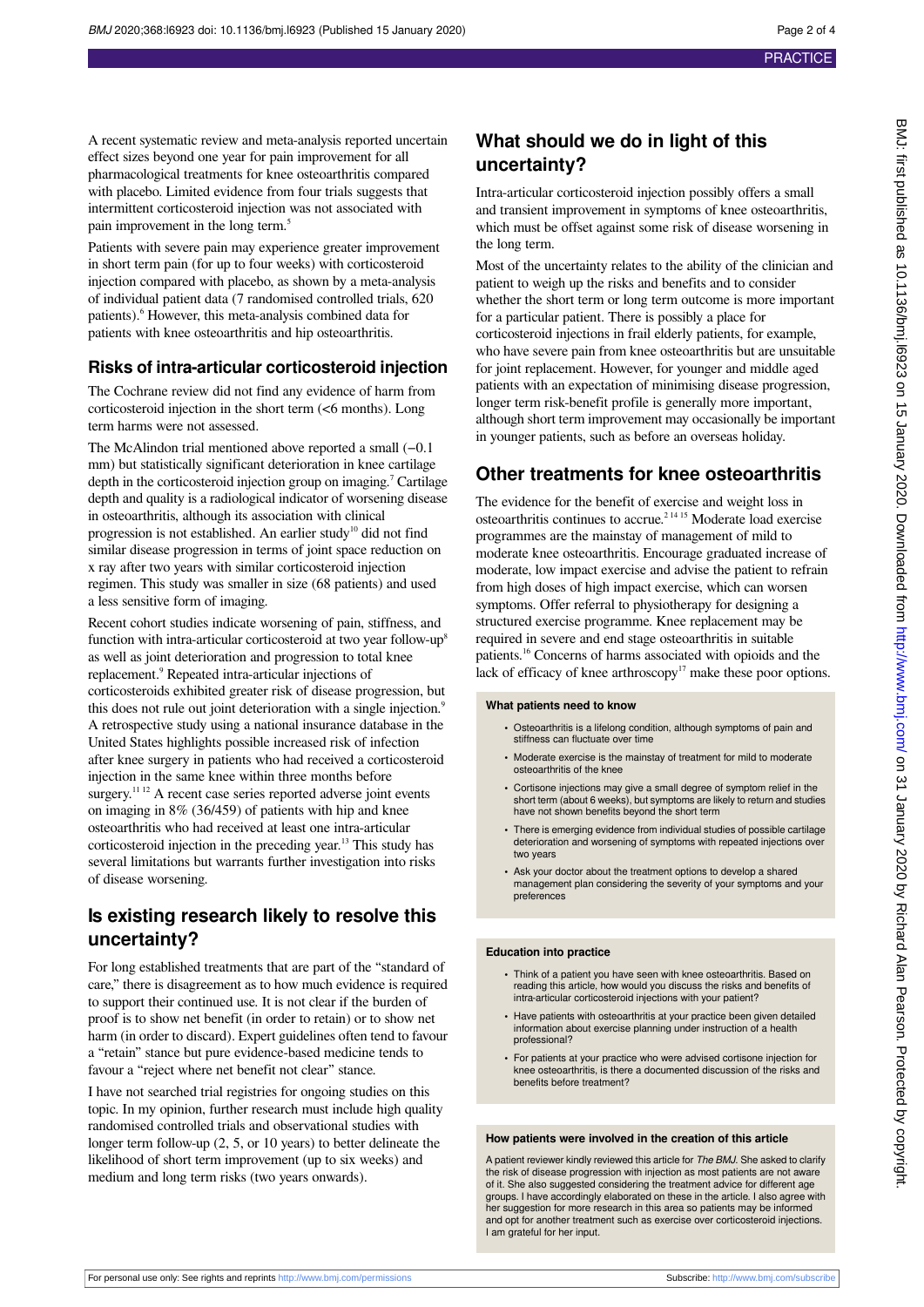Competing interests: I have read and understood BMJ policy on declaration of interests and have no relevant interests to declare.

Provenance and peer review: Commissioned, based on an idea from the author; externally peer reviewed.

- 1 Pabinger C, Lothaller H, Geissler A. Utilization rates of knee-arthroplasty in OECD countries. Osteoarthritis Cartilage 2015;23:1664-73. 10.1016/j.joca.2015.05.008 26028142
- 2 National Institute for Health and Care Excellence. Management of osteoarthritis, 2019. [http://pathways.nice.org.uk/pathways/osteoarthritis.](http://pathways.nice.org.uk/pathways/osteoarthritis)
- 3 Royal Australian College of General Practitioners. Guideline for the management of knee and hip osteoarthritis. 2nd ed. RACGP, 2018. https://www.racgp.org.au/download/ Documents/Guidelines/Musculoskeletal/guideline-for-the-management-of-knee-and-hipoa-2nd-edition.pdf.
- Jüni P, Hari R, Rutjes AW, etal . Intra-articular corticosteroid for knee osteoarthritis. Cochrane Database Syst Rev 2015;(10):CD005328.26490760
- 5 Gregori D, Giacovelli G, Minto C, etal . Association of pharmacological treatments with long-term pain control in patients with knee osteoarthritis: a systematic review and meta-analysis. JAMA 2018;320:2564-79. 10.1001/jama.2018.19319 30575881
- 6 van Middelkoop M, Arden NK, Atchia I, etal . The OA Trial Bank: meta-analysis of individual patient data from knee and hip osteoarthritis trials show that patients with severe pain exhibit greater benefit from intra-articular glucocorticoids. Osteoarthritis Cartilage 2016;24:1143-52. 10.1016/j.joca.2016.01.983 26836288
- 7 McAlindon TE, LaValley MP, Harvey WF, etal . Effect of intra-articular triamcinolone vs saline on knee cartilage volume and pain in patients with knee osteoarthritis: a randomized clinical trial. JAMA 2017;317:1967-75. 10.1001/jama.2017.5283 28510679
- 8 Liu SH, Dubé CE, Eaton CB, Driban JB, McAlindon TE, Lapane KL. Longterm effectiveness of intraarticular injections on patient-reported symptoms in knee osteoarthritis. J Rheumatol 2018;45:1316-24. 10.3899/jrheum.171385 29907665
- 9 Zeng C, Lane NE, Hunter DJ, etal . Intra-articular corticosteroids and the risk of knee osteoarthritis progression: results from the Osteoarthritis Initiative. Osteoarthritis Cartilage 2019;27:855-62. 10.1016/j.joca.2019.01.007 30703543
- 10 Raynauld JP, Buckland-Wright C, Ward R, etal . Safety and efficacy of long-term intraarticular steroid injections in osteoarthritis of the knee: a randomized, double-blind, placebo-controlled trial. Arthritis Rheum 2003;48:370-7. 10.1002/art.10777 12571845
- 11 Cancienne JM, Werner BC, Luetkemeyer LM, Browne JA. Does timing of previous intra-articular steroid injection affect the post-operative rate of infection in total knee arthroplasty?J Arthroplasty 2015;30:1879-82. 10.1016/j.arth.2015.05.027 26071248
- 12 Cancienne JM, Gwathmey FW, Werner BC. Intraoperative corticosteroid injection at the time of knee arthroscopy is associated with increased postoperative infection rates in a large medicare population. Arthroscopy 2016;32:90-5. 10.1016/j.arthro.2015.09.003 26553960
- 13 Kompel AJ, Roemer FW, Murakami AM, Diaz LE, Crema MD, Guermazi A. Intra-articular corticosteroid injections in the hip and knee: perhaps not as safe as we thought? Radiology 2019;293:656-63. 10.1148/radiol.2019190341 31617798
- 14 Fransen M, McConnell S, Harmer AR, Van der Esch M, Simic M, Bennell KL. Exercise for osteoarthritis of the knee. Cochrane Database Syst Rev 2015;1:CD004376.25569281
- 15 Abbott JH, Wilson R, Pinto D, Chapple CM, Wright AAMOA Trial team. Incremental clinical effectiveness and cost effectiveness of providing supervised physiotherapy in addition to usual medical care in patients with osteoarthritis of the hip or knee: 2-year results of the MOA randomised controlled trial. Osteoarthritis Cartilage 2019;27:424-34. 10.1016/j.joca.2018.12.004 30553932
- 16 Skou ST, Roos EM, Laursen MB, etal . A randomized, controlled trial of total knee replacement. N Engl J Med 2015;373:1597-606. 10.1056/NEJMoa1505467 26488691
- 17 Thorlund JB, Juhl CB, Roos EM, Lohmander LS. Arthroscopic surgery for degenerative knee: systematic review and meta-analysis of benefits and harms. BMJ 2015;350:h2747. 10.1136/bmj.h2747 26080045

Published by the BMJ Publishing Group Limited. For permission to use (where not already granted under a licence) please go to [http://group.bmj.com/group/rights-licensing/](http://group.bmj.com/group/rights-licensing/permissions) [permissions](http://group.bmj.com/group/rights-licensing/permissions)